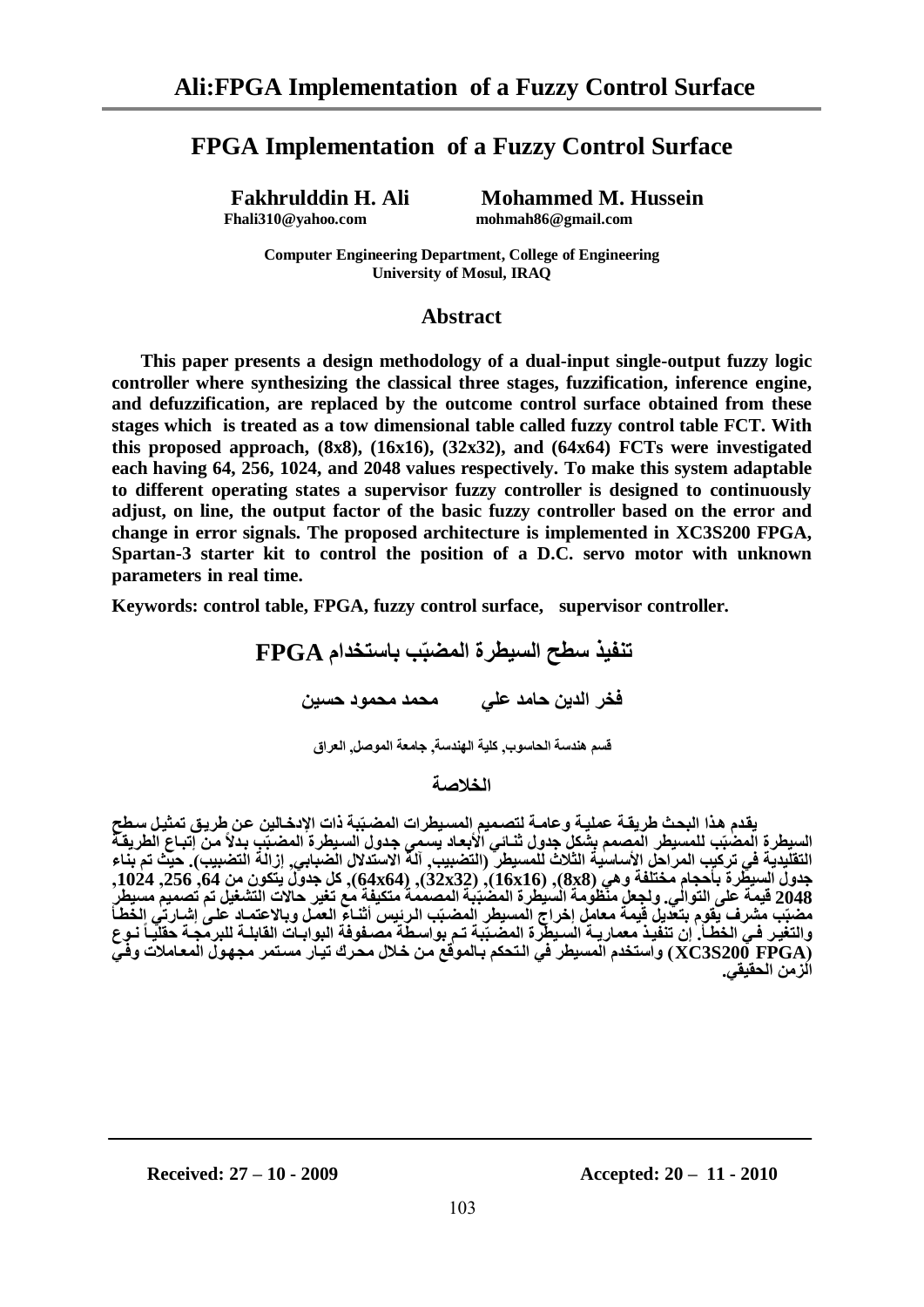#### **1. Introduction:**

Fuzzy Logic introduced by Lotfi Zedah in 1965 has been making rapid progress in recent years particularly in the area of control [1]. The main advantage of fuzzy logic as compared to the conventional control approach reside in the fact that no mathematical modeling is required for the design of the controller [2]. The controller rules are based especially on the knowledge of the system behavior and on the experience of the control engineer. Fuzzy control table (FCT) simplifies the standard fuzzy control algorithm by employing a look-up table which is generated off-line from an initial set of common sense fuzzy rules. The table acts as the control surface and represents "compiled" control knowledge. The look-up table for a two-term controller is a discrete function mapping the error and change in error inputs to corresponding controller outputs producing a 3D (three dimensional) control surface [3]. The control performance of the fuzzy logic controller (FLC) can be enhanced by the following ways: rule tuning, membership functions tuning, and scaling factors adjusting, among which scaling factors adjusting is the most common way to improve performance [4]. The tuning procedure can be time-consuming, expensive and difficult task [5]. This problem can be dynamically solved by using self-tuning scheme for the fuzzy controller. The selection of the scaling factors, especially the output scaling factor is very important for a FLC because of its strong influence upon the overall performance of the controller [4]. Labview program, with it's toolkits, is used in this paper to design a FLC, test it, and generating a control surface while treating it as a two dimensional table. In addition to that, a graphical user interface (GUI) is designed to monitor the system parameters and response. The control unit with both fixed output gain obtained by trial and error and self tuning output gain is designed using VHDL (very high speed integrated circuit hardware description language) in order to implement it in the FPGA (field programming gate array).

Many researches and works have been done and published about fuzzy controllers. In 1997, J. Matas, L. G. de Vicufia and M. Castilla, presented a monolithic fuzzy controller based on the approximation by planes of the control surface created by the interaction of rules with fuzzy sets. The approximated control surface allows to obtain the control action directly. This controller is specially adequate to control systems where the fast response in control loop is necessary [6]. In 1999, R. K. Mudi and N. R. Pal, proposed a simple but robust model independent self-tuning scheme for FLCs. The output scaling factor is adjusted on-line by fuzzy rules according to the current trend of the controlled process. The rule base for tuning the output scaling factor is defined on error and change in error of the controlled variable using the most natural and unbiased membership functions [7]. In 2005, H. Zhuang and S. Wongsoontorn, presented a method for the design and tuning of FLCs through modifying their control surfaces. The method can be summarized as follows. First, fuzzy control surfaces are modeled with Bezier functions. Shapes of the control surface are then adjusted through varying Bezier parameters. A genetic algorithm is used to search for the optimal set of parameters based on the control performance criteria [8]. In 2008, S. N. Abd Alrazaaq, developed an adaptation mechanism for fuzzy controllers in order to perfect the response performance against different dynamic operating conditions. The control system has been constructed from two main parts: a basic fuzzy controller designed to produces the output control signal , and three supervisor fuzzy controllers designed to continuously adjust , online, the input and output scaling factors of the basic fuzzy controller [9].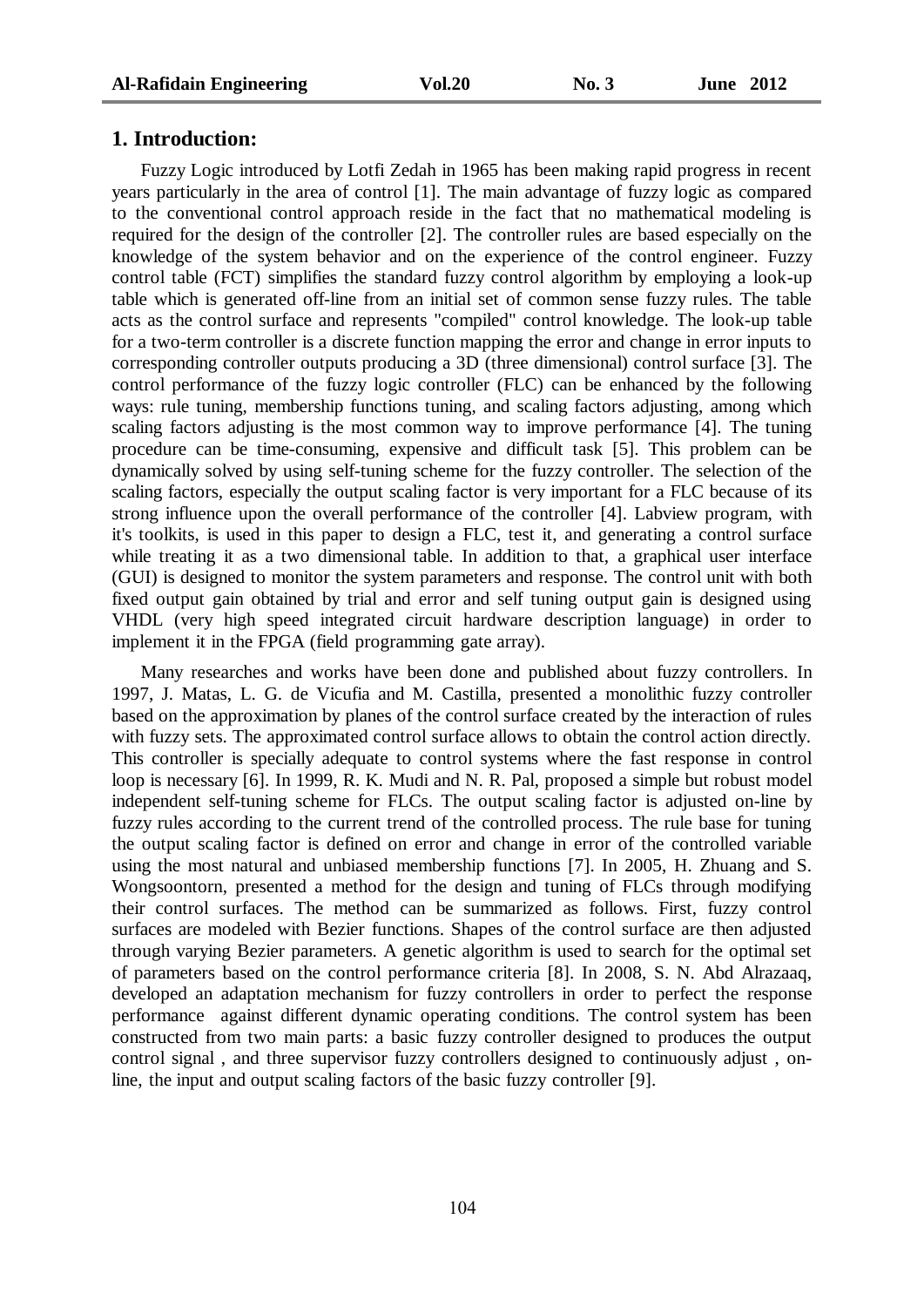# **2. Basic fuzzy controller design:**

The design of a fuzzy logic controller needs the selections of such control elements and parameters as scaling factors for input/output signals, a set of rule base, fuzzification and defuzzification methods and operations for the fuzzy reasoning, which include an implication, compositional and aggregation operations of antecedents and consequents [10]. The Labview software is used to design the controller using PID and fuzzy logic toolkit which enables integrating a fuzzy controller into virtual instrument environment. This controller has been designed with two inputs position error (e(k)) and change of position error

 $(\Delta \mathbf{e}(k))$  and a single output (u(k)) representing the control signal to the motor as shown in figure (1) where The relationships between the scaling factors and the input and output variables of the fuzzy controller are:

$$
e(k) = set \t\t point \t\t - feed \t\t - back \t\t (1)
$$

$$
\Delta e(k) = e(k) - e(k-1) \tag{2}
$$

$$
\Delta E(k) = Gce \times \Delta e(k) \tag{4}
$$

$$
E(k) = Ge \times e(k) \tag{3}
$$

$$
U(k) = Gu \times u(k) \tag{5}
$$



Figure (1): Block diagram of a fuzzy control system

The seven triangular input and output member ship functions are adopted for the controller are shown in the figure (2). For the system under study the universe of discourse for both e(k) and  $\Delta$  e(k) may be normalized to be within the range [-1,1], and the linguistic labels are {NB, NM, NS, ZO, PS, PM, PB}.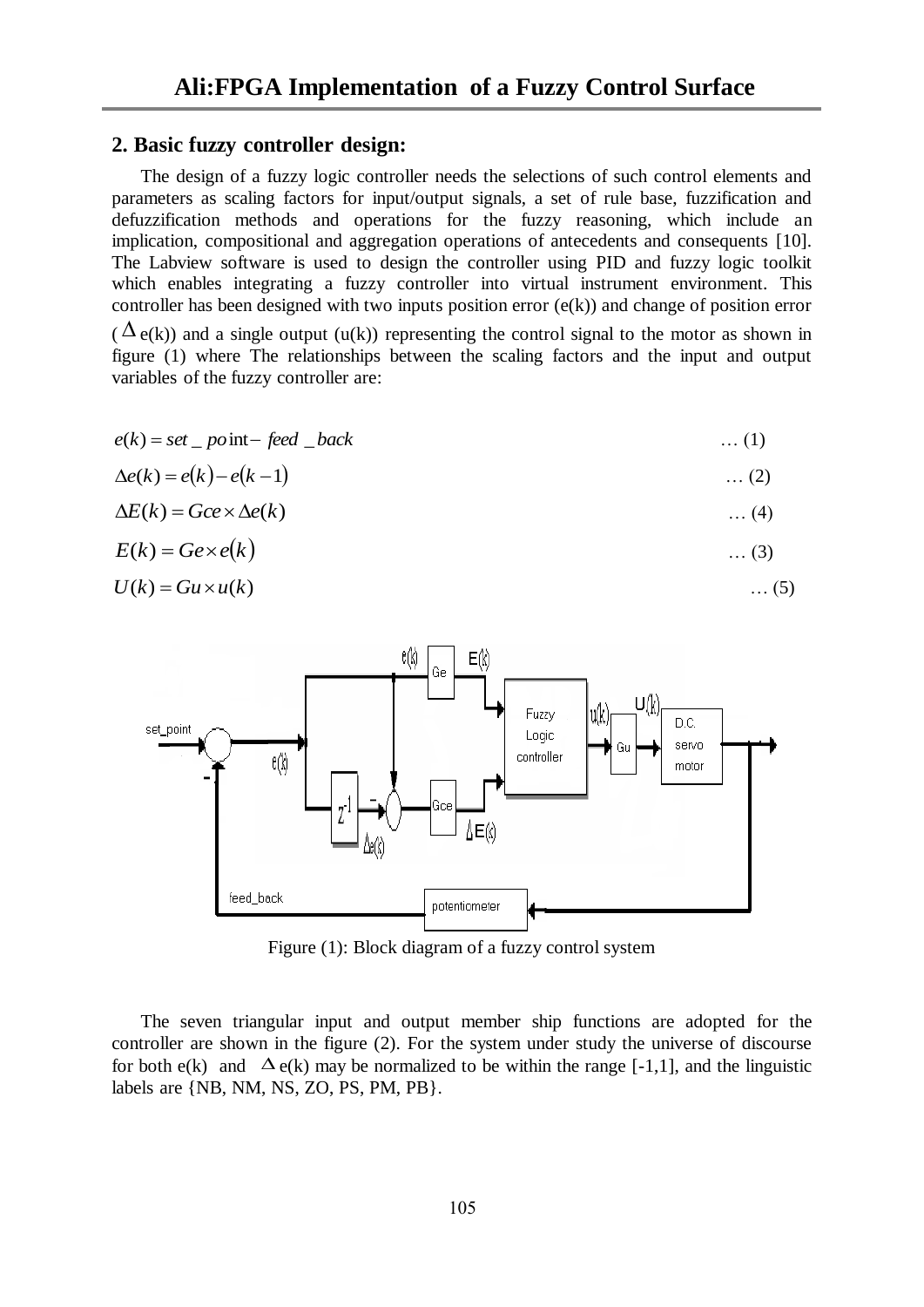

The controller action is based on Mamdani fuzzy type, center of gravity defuzzification method with min-max inference engine. The rules which state the relationship between the input domain fuzzy sets and output domain fuzzy sets can be derived from a step response curve of a closed-loop system [11] and are represented in a tabular form as shown in table (1). The input factor Ge and Gce shown in figure (1) are used to map the real measured variables from potentiometer into values in the universe of discourse (UOD) span before fuzzy reasoning. The controller crisp output should be translated to the basic domain accepted by the D.C. motor which is accomplished by the output factor Gu.

| E                      | NB | $\sim$ , $\sim$<br>NM | NS | ZO | PS | PM | $\overline{\text{PB}}$ |
|------------------------|----|-----------------------|----|----|----|----|------------------------|
| ΔE                     |    |                       |    |    |    |    |                        |
| NB                     | NΒ | NΒ                    | NΒ | NΜ | NS | NS | ΖO                     |
| NM                     | NΒ | NΜ                    | NΜ | NΜ | NS | ΖO | PS                     |
| NS                     | NΒ | NΜ                    | NS | NS | ΖO | PS | PМ                     |
| ZO                     | NB | NM                    | NS | ZO | PS | PM | $\overline{PB}$        |
| PS                     | NΜ | NS                    | ΖO | PS | PS | PМ | PВ                     |
| PM                     | NS | ΖO                    | PS | PM | PM | PM | PB                     |
| $\overline{\text{PB}}$ | ZO | PS                    | PS | PM | PB | PB | PB                     |

106

Table (1): Rule base for basic fuzzy controller

#### **3. Control surface:**

With two inputs one output the input-output mapping is a surface. Figure (3) depicts a control surface that represents the relationship between error  $E(k)$  and change in error  $\Delta e(k)$  on the input side, and controller output u on the output side results from a fuzzy controller  $\frac{2}{3}$   $0.2$ designed in section 2.

The control surface is treated as a FCT. In a table based controller, the relation between all input combinations and their corresponding outputs are arranged in a table. With two inputs one output, the table is a two-dimensional lookup table (2D-FCT) [12]. Figure (4) shows the Labview block diagram that is used to compute



Figure (3): Control surface for basic fuzzy controller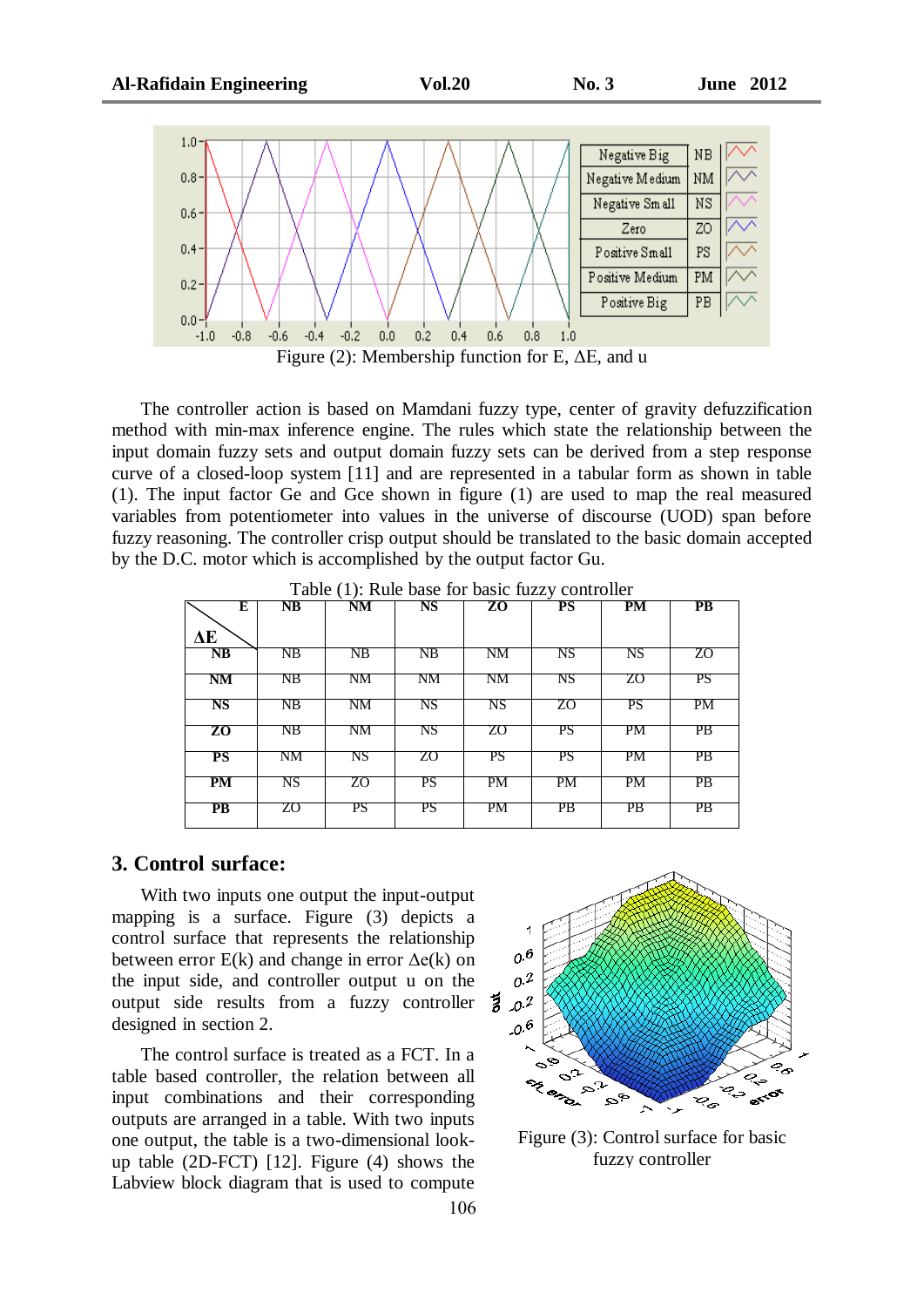the 2D-FCT values and save it as hexadecimal data to be downloaded into a block RAM memory built inside of the FPGA. The dimensions of the table are n and m.

The resolution of each input has its effect on the shape of the control surface. Figure (5) shows the control surface obtained using different resolutions.



Figure (4): Labview block diagram for computing the 2D-FCT values

# **4. Self tuning Fuzzy logic Controller:**

FLC is called adaptive if any one of its tunable parameters (scaling factors, membership functions, and rules) changes when the controller is being used, otherwise it is not adaptive or it is a conventional FLC. An adaptive FLC that fine tunes an already working controller by modifying either its membership functions or scaling factors or both of them is called a selftuning FLC [7]. On the other hand, when a FLC is tuned by automatically changing its rules it is then called a self-organizing FLC [7][13]. Since the proposed FLC is tuned by modifying the output gain of an existing FLC depending on the present value of error and change in error we describe it as a self-tuning FLC. The block diagram of the proposed self tuning FLC is shown in figure (6).

All membership functions for controller inputs (E and  $\Delta$ E) and controller output (U) are defined on the common normalized domain [-1,1] as shown in figure (2) whereas the membership functions for the gain factor ( $\alpha$ ) is defined on the normalized domain [0,1] as illustrated in

figure (7). The rule base in table 2 is used for the computation of  $\alpha$  [7]. The relationships between the output gain and the output variables of the self tuning FLC becomes as in equation (6).

$$
U(k) = Gu \bullet \alpha \times u(k) \tag{6}
$$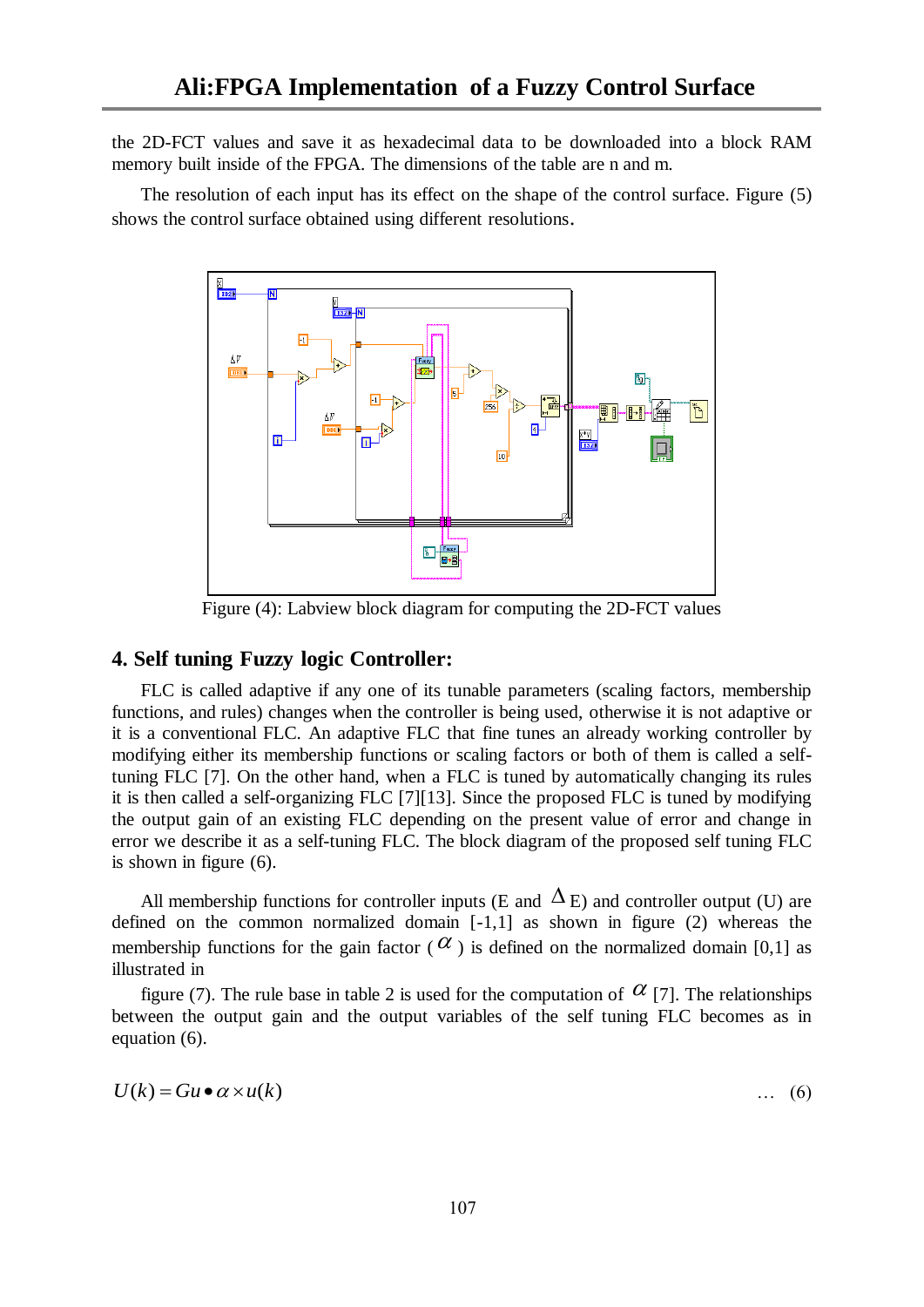

Figure (5): Different size 8x8, 16x16, 32x32, and 64x64 FCT



Figure (6): A block diagram of the self tuning FLC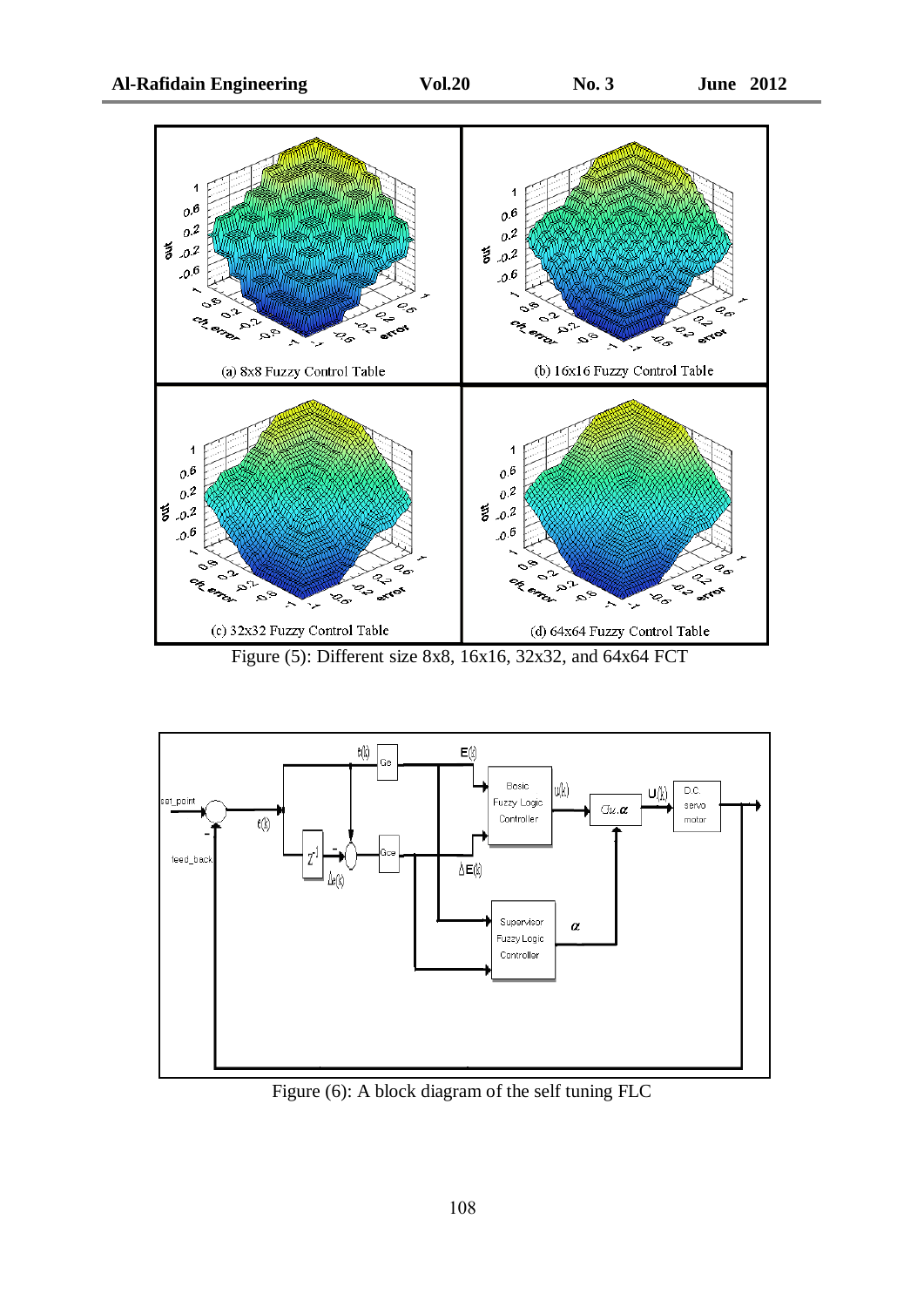

Figure (7): Member ship function for  $\alpha$ 

|            |           |           | Table (2). Rule Base for $\alpha$ |           |           |           |           |
|------------|-----------|-----------|-----------------------------------|-----------|-----------|-----------|-----------|
| E          | NB        | <b>NM</b> | <b>NS</b>                         | ZO        | <b>PS</b> | <b>PM</b> | PB        |
| $\Delta E$ |           |           |                                   |           |           |           |           |
| NB         | VB        | VB        | VB                                | B         | <b>SB</b> | S         | <b>ZE</b> |
| <b>NM</b>  | VB        | VB        | B                                 | B         | <b>MB</b> | S         | <b>VS</b> |
| <b>NS</b>  | VB        | МB        | B                                 | <b>VB</b> | <b>VS</b> | S         | <b>VS</b> |
| ZO         | S         | <b>SB</b> | <b>MB</b>                         | ZΕ        | <b>MB</b> | <b>SB</b> | S         |
| <b>PS</b>  | VS        | S         | VS                                | <b>VB</b> | B         | <b>MB</b> | VB        |
| <b>PM</b>  | <b>VS</b> | S         | <b>MB</b>                         | B         | B         | <b>VB</b> | <b>VB</b> |
| PB         | ZΕ        | S         | <b>SB</b>                         | B         | VB        | VB        | <b>VB</b> |

Table (2): Rule Base for  $\alpha$ 

# **5. Fuzzy Control System Structure:**

The whole system structure is shown in figure (8) which is composed from the following units and parts.

**A. D.C servo motor:** The D.C servo motor with unknown parameters used in this paper is connected to a 40:1 gearbox, the gearbox is connected to a flywheel, with a degree scale on it, and to a sensing potentiometer. The feed back signal from the sensing potentiometer tells where the flywheel is positioned [14].



**Figure (8): Fuzzy control system structure**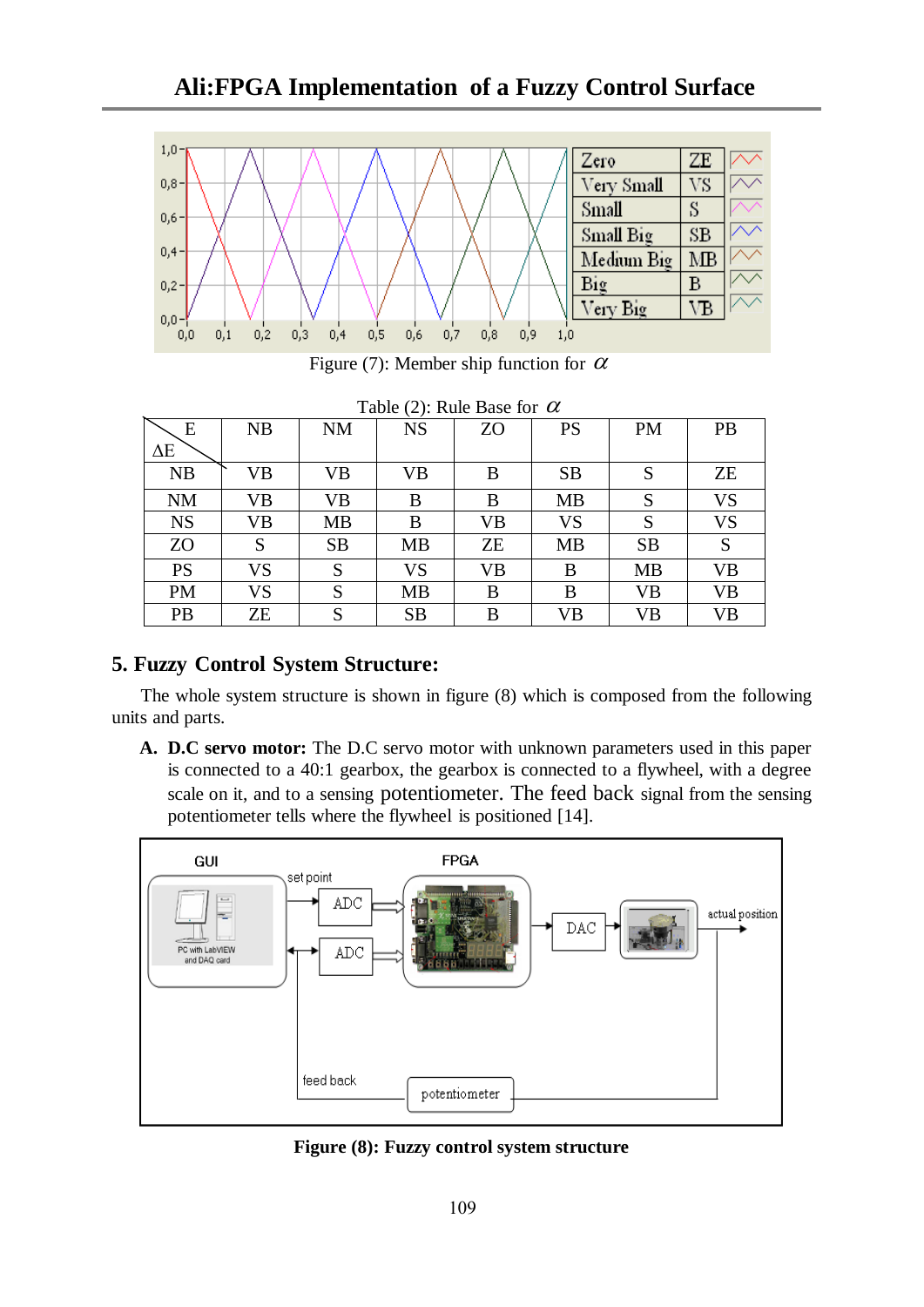- **B. ADC0804:** Is a CMOS 8-bit successive approximation A/D converter which uses a differential potentiometer ladder. This type of converter is easy to interface to a microprocessor, or operates as "stand alone'' (minimum interfacing logic is needed) [15]. The device is operated in the free-running mode by connecting INTR to the WR input with CS=0 as shown in figure (9). To ensure start-up under all possible conditions, an external WR pulse is required during the first power-up cycle.
- **C.** DAC0800: The DAC0800 series are monolithic 8-bit high speed current output digital-to-analog converters (DAC) featuring typical settling times of 100 ns [16].

**D.** Graphical Interface Unit GUI:





Labview program is used to implement GUI which supplies the controller with the value of a set point and receives the feedback signal from the potentiometer through NI PCI-6251 National semiconductor data acquisition card. It helps displaying the system real time response, measuring performance parameters such as rise time, settling time, overshoot, and steady state error. Figure (10) and (11), illustrate the front panel and block diagram of GUI respectively.



Figure (10): Front panel of the GUI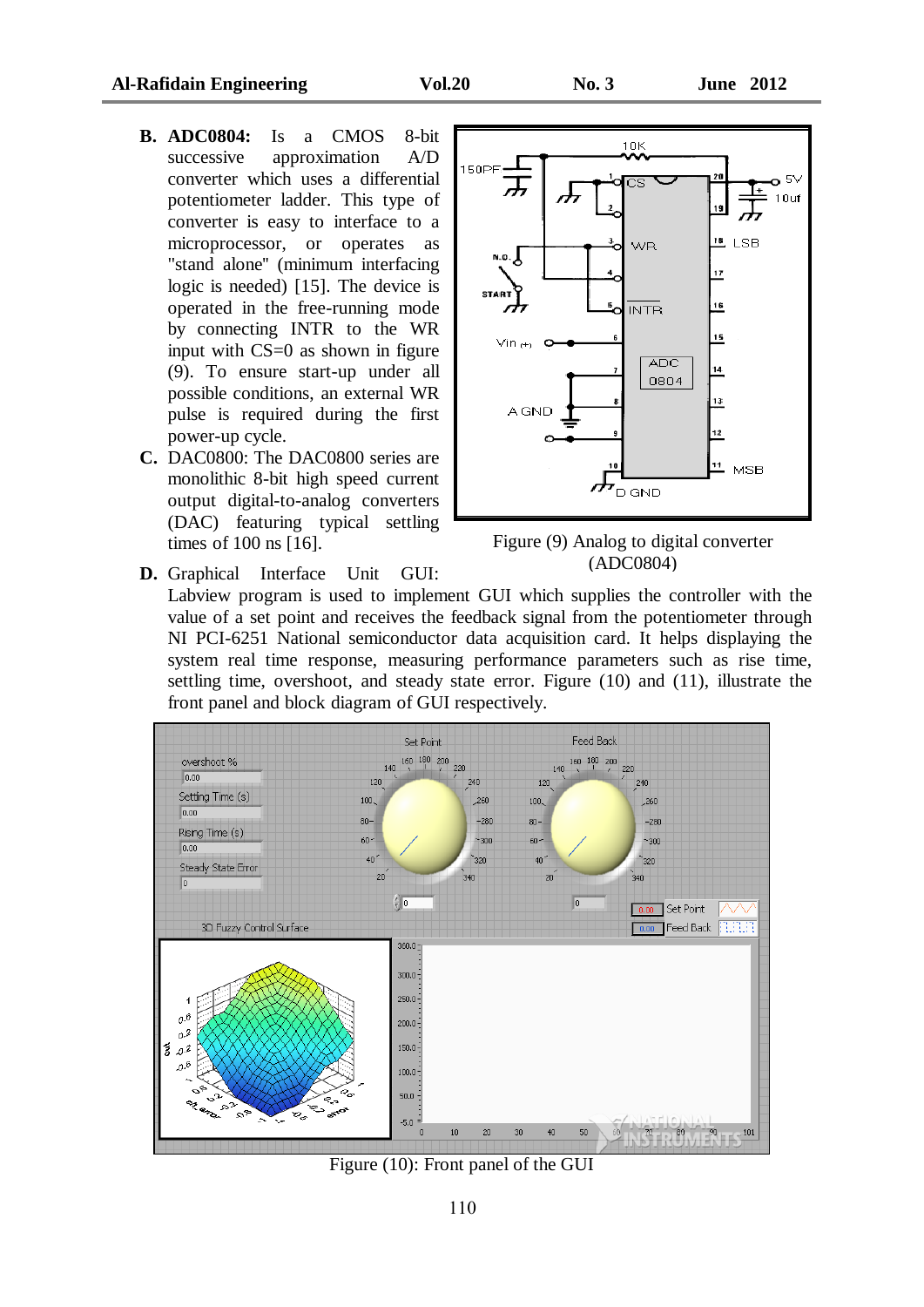

Figure (11): Block diagram of the GUI

**E.** Fuzzy Control unit: An XC3S200 FPGA from xilinx has been used to implement the fuzzy control unit. This FPGA has 1920 slices, almost 4320 logic cells, each constituted by one 4x1 LUT (Look Up Table) and one flip-flop. The FPGA also has twelve 18x18-hardware multipliers, as well as twelve 18Kbits modules of dedicated dual-port RAM [17]. The controller's core is a fuzzy control table FCT where the control surface is stored in FPGA's block RAM. The size and width of the block RAM depends on the number of bits used for inputs and output. The FPGA receives the set point and feedback signals through the expansion pins from ADC's and calculates the values of error (e) and change in error ( $\Delta e$ ) then multiplies these values by input quantizing factors Ge and Gce before producing a corresponding out control signal from the stored values in the FCT. FCT output is multiplied by a fixed output scaling factor Gu as shown in figure (12) or tuned output scaling factor Gu  $\alpha$ as shown in figure (13) before delivering it to the D/A converter to drive the motor.



**Figure (12): Non-adaptive fuzzy control unit architecture**

Table (3) shows the FPGA logic resources used to implement the fuzzy control unit represented by different number of bits assigned to each input.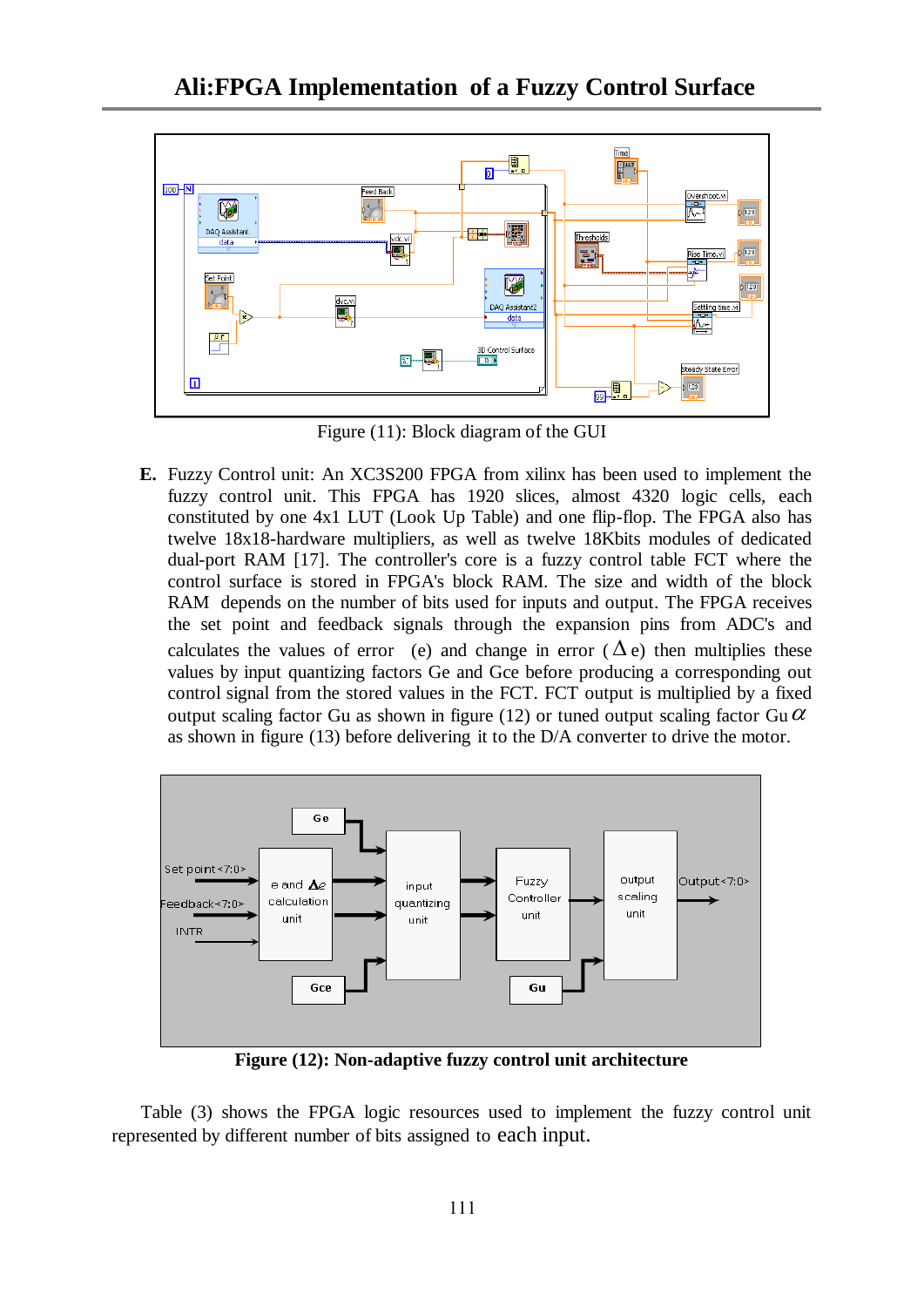

**Figure (13): Adaptive fuzzy control unit architecture** 

| <b>Fuzzy Control Unit</b>       |         | <b>Adaptive</b> |             |                             |         |
|---------------------------------|---------|-----------------|-------------|-----------------------------|---------|
| <b>Resource Type</b>            | 3-bit   | 4-bit           | 5-bit       | 6-bit                       | 6-bit   |
| <b>No. of Slices</b>            | 37      | 60              | 65          | 113                         | 184     |
| <b>Total=1920</b>               | $(1\%)$ | (3%)            | (3%)        | (5%)                        | $(9\%)$ |
| <b>No. of Slices Flip flops</b> | 27      | 27              | 27          | 27                          | 27      |
| <b>Total=3840</b>               | $(0\%)$ | $(0\%)$         | $(0\%)$     | $(0\%)$                     | $(0\%)$ |
| No. of 4 input LUTs             | 69      | 110             | 123         | 199                         | 326     |
| <b>Total=3840</b>               | $(1\%)$ | $(2\%)$         | (3%)        | (5%)                        | $(8\%)$ |
| <b>No. of Bounded IOBs</b>      | 27      | 27              | 27          | 27                          | 27      |
| $Total=173$                     | (15%)   | (15%)           | (15%)       | (15%)                       | (15%)   |
| <b>No. of BRAMs</b>             |         |                 |             | $\mathcal{D}_{\mathcal{L}}$ | 4       |
| Total=12                        | $(8\%)$ | $(8\%)$         | $(8\%)$     | (16%)                       | (33%)   |
| No. of MULT18X18                | 3       | 3               | 3           | $\mathcal{R}$               | 4       |
| Total=12                        | (25%)   | (25%)           | (25%)       | (25%)                       | (33%)   |
| <b>Max. Frequency</b>           |         |                 | 231.374 MHz |                             |         |

**Table (3): XC3S200 FPGA resources used by implementation**

## **6. Tests and Results:**

The designed control system is used practically for real time position control via D.C. servo motor. In order to compare the response with different scaling values for the inputs of the fuzzy controller unit shown in figure (12), the performance parameters such as rise time, settling time, overshoot, and steady state error are tested. The input quantization factors Ge and Gce values are set to (0.25) obtained using equations (7) and (8). On the other hand the output scaling factor Gu is set to (40) obtained by trial and error procedure.

$$
Ge = \frac{1}{e_{\text{max}}}
$$
 ... (7)  

$$
Gce = \frac{1}{\Delta e_{\text{max}}}
$$
 ... (8)

Where  $e_{\text{max}} = \Delta e_{\text{max}} = 4$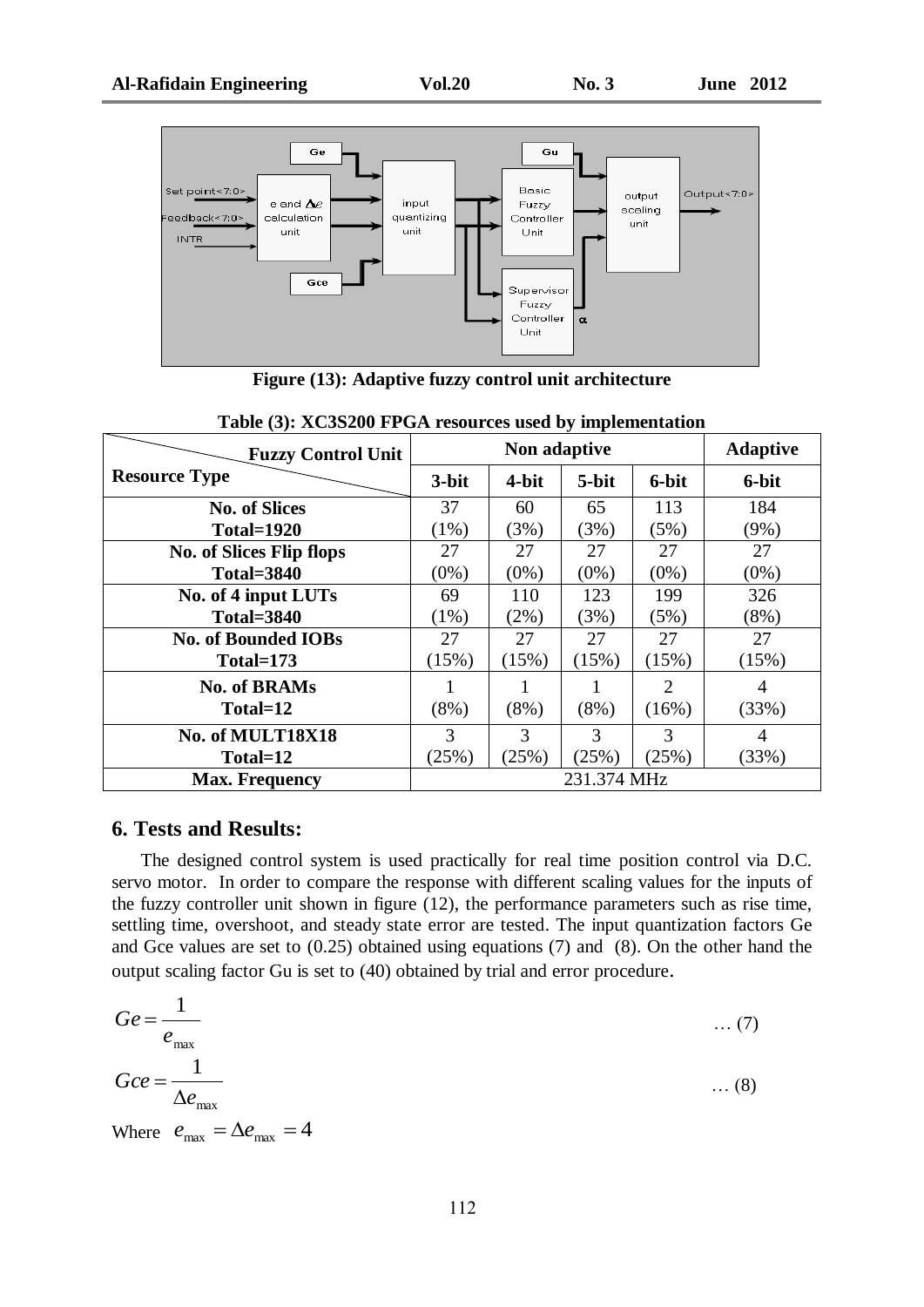To evaluate the controller performance, several position tracks are applied and the controller is tested and the results are presented in figures (14), and (15). Tables (4) and (5) reveal numerically the measurements.



**Figure (14): Control tracking response for a step from 100**˚ **to 300**˚

|  | Table (4): Response measurements for figure (14) |  |  |
|--|--------------------------------------------------|--|--|
|  |                                                  |  |  |

|                                        | Overshoot | <b>Settling</b> | <b>Rising</b> | <b>Steady State</b>              |
|----------------------------------------|-----------|-----------------|---------------|----------------------------------|
|                                        |           | <b>Time</b>     | <b>Time</b>   | <b>Error</b>                     |
| $(64x64)$ FCT $(6-bit$ for each input) | 0.00      | 0.05            | 0.04          | $0.3^\circ$                      |
| $(32x32)$ FCT $(5-bit$ for each input) | 0.83      | 0.06            | 0.05          | $1.02^{\circ}$                   |
| $(16x16)$ FCT $(4-bit$ for each input) | 4.81      | 0.1             | 0.04          | $0.9939^{\circ}$                 |
| $(8x8)$ FCT $(3-bit)$ for each input)  | 0.00      | infinity        | 0.07          | $5.548^{\circ} - 10.159^{\circ}$ |



Figure (15): Control tracking response for a step from 300˚ to 100˚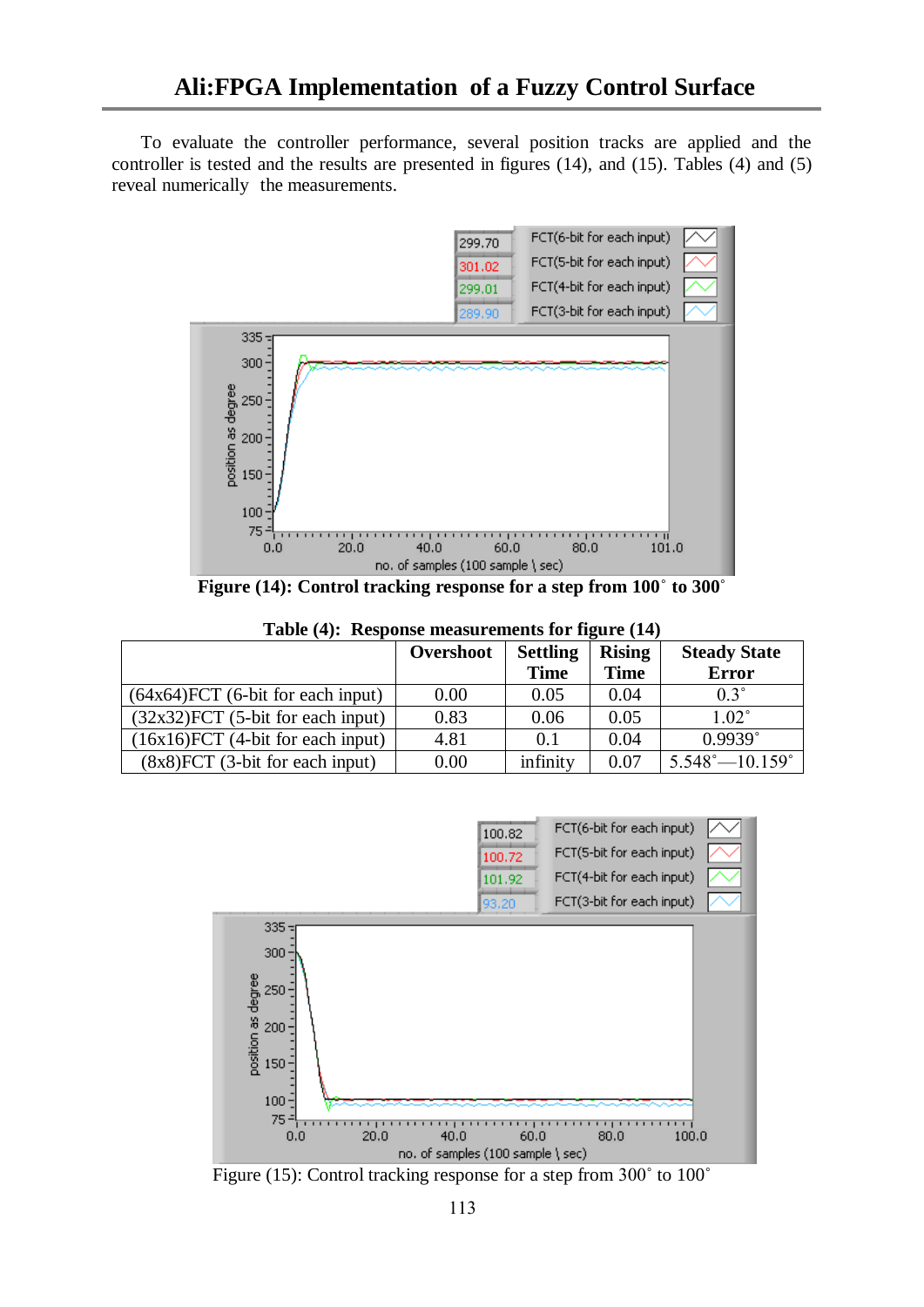| <b>Al-Rafidain Engineering</b> | <b>Vol.20</b> | No. 3 | <b>June 2012</b> |
|--------------------------------|---------------|-------|------------------|
|                                |               |       |                  |

From the results shown in figure (14) and (15), it can be concluded that the effect of increasing the resolution of the FCT will decrease the steady state error and it is beneficial to the stability. On the contrary, if the resolution in the FCT is too coarse it will cause limit cycling, that is, oscillations around the reference. The FCT allows the error to drift away from zero until it jumps into a neighboring cell with a nonzero control action.

|                                        | Overshoot | <b>Settling</b><br><b>Time</b> | <b>Falling</b><br><b>Time</b> | <b>Steady State</b><br><b>Error</b> |
|----------------------------------------|-----------|--------------------------------|-------------------------------|-------------------------------------|
| $(64x64)$ FCT $(6-bit$ for each input) | 0.00      | 0.06                           | 0.05                          | $0.82^\circ$                        |
| $(32x32)$ FCT $(5-bit for each input)$ | 0.00      | 0.07                           | 0.05                          | $0.718^{\circ}$                     |
| $(16x16)$ FCT $(4-bit$ for each input) | 6.75      | 0.1                            | 0.05                          | $1.92136^{\circ}$                   |
| $(8x8)$ FCT $(3-bit)$ for each input)  | 4.1       | infinity                       | 0.05                          | $3.3599^{\circ} - 8.194^{\circ}$    |

**Table (5): Response measurements for figure (15)**

To make this system adaptable to different operating states and to enhance the system response compared with that of fixed output gain, a supervisor fuzzy controller is used to adjust the output scaling factor of the basic fuzzy controller as illustrated in figures (13). The response of the system is shown in figure (16), and (17) when moving from 100˚ to 300˚ and from 300˚ to 100˚ respectively. Tables (6) and (7) reveal numerically the measurements.



Figure 16: Comparison of response between self tuning and fixed output gains for a step from 100˚ to 300˚

| $(64x64)$ FCT          | Overshoot | <b>Settling</b> | <b>Rising</b> | <b>Steady State</b> |
|------------------------|-----------|-----------------|---------------|---------------------|
| (6-bit for each input) |           | <b>Time</b>     | <b>Time</b>   | <b>Error</b>        |
| <b>STFLC</b>           | 0.37      | 0.06            | 0.04          | $0.1517^{\circ}$    |
| $Gu=40$                | 0.00      | 0.05            | 0.04          | $0.3^\circ$         |
| $Gu=30$                | 0.15      | 0.06            | 0.04          | 0.3579°             |
| $Gu=20$                | 0.00      | 0.07            | 0.05          | $1.799^{\circ}$     |
| $Gu=10$                | $0.00\,$  |                 | 0.08          | $2.128^{\circ}$     |

Table (6): Response measurements for figure (16)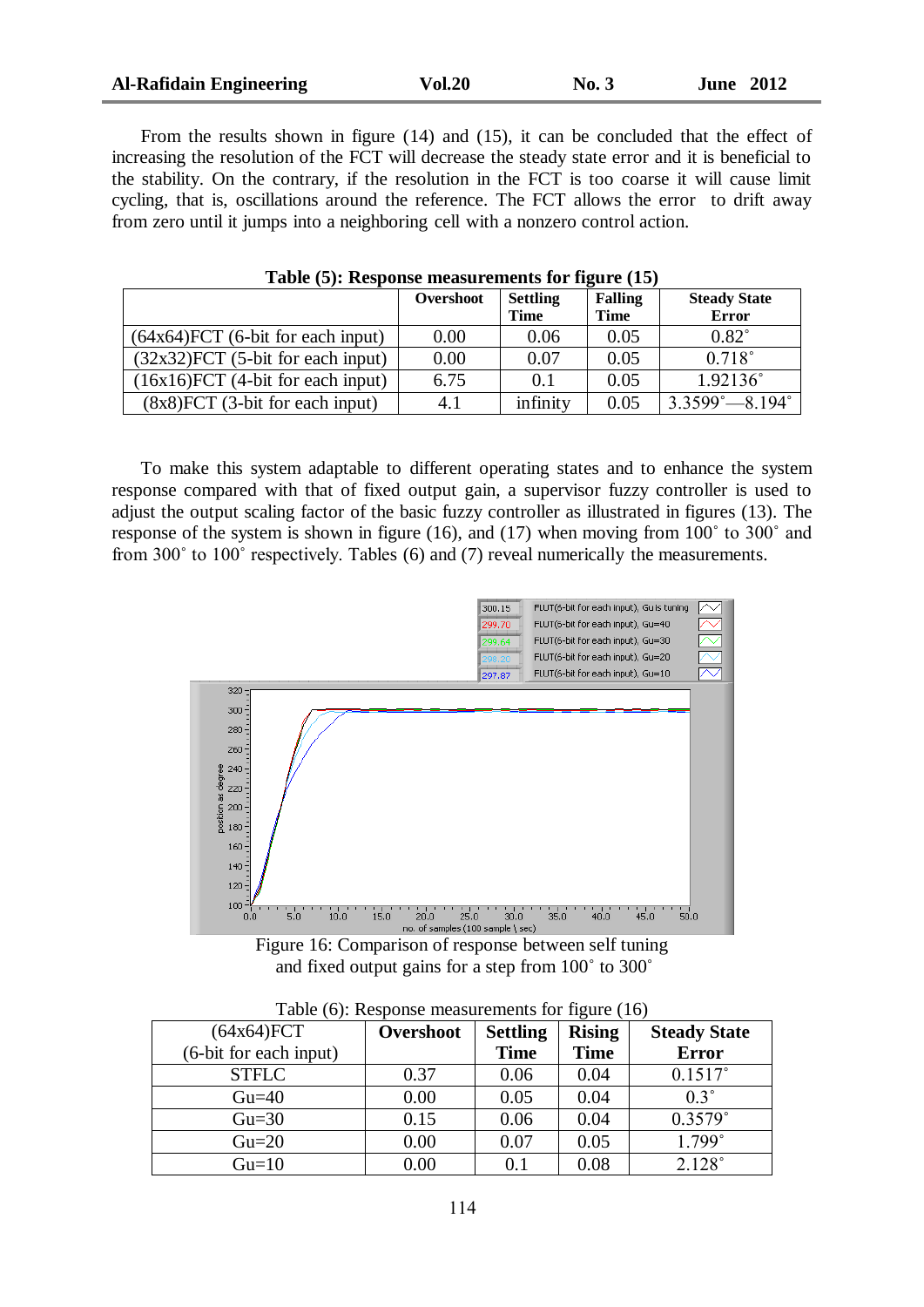

Figure 17: Comparison of response between self tuning and fixed output gain for a step from 300˚ to 100˚

| Table $(7)$ : Response measurements for fig. $(17)$ |  |  |  |  |  |  |  |
|-----------------------------------------------------|--|--|--|--|--|--|--|
|-----------------------------------------------------|--|--|--|--|--|--|--|

| (64x64)FCT             | Overshoot | <b>Settling</b> | falling     | <b>Steady State</b> |
|------------------------|-----------|-----------------|-------------|---------------------|
| (6-bit for each input) |           | <b>Time</b>     | <b>Time</b> | <b>Error</b>        |
| <b>STFLC</b>           | 0.26      | 0.07            | 0.05        | $0.232^\circ$       |
| $Gu=40$                | 0.00      | 0.06            | 0.05        | $0.82^\circ$        |
| $Gu=30$                | 0.00      | 0.07            | 0.05        | 2.109°              |
| $Gu=20$                | 0.00      | 0.07            | 0.05        | $3.07^\circ$        |
| $Gu=10$                | 0.00      | 0.1             | 0.07        | 4.4839°             |

## **7. Conclusions:**

The main contribution of this work is the FPGA implementation of a fuzzy control surface as 2D FCT, with different sizes, and using it for position control via a D.C. servo motor to study how different number of bits affects the performance. Implementing different table resolutions shows that a small number of bits is enough to design a satisfactory controller. A cheap digital to analog and analog to digital converters ( 8bit ) are used to construct the controller to keep it simple, cheap, and practical. On the other hand, converters with higher resolutions ( 12bit ) are used to monitor the response of the controller ( being available in the data acquisition card used ) by the GUI which is designed and implemented to laboratory testing and experimenting with the designed controller yet it is not considered a part of the designed controller. The table based controller implementation dramatically improves execution speed, as the run-time inference is reduced to a table look-up which is a lot faster. Due to the fact that tuning scaling factor is difficult to set with an iterative manual process, a supervisor fuzzy controller is applied to automatically adjust the output scaling factor of the basic fuzzy controller, where the effective tuning time decreases using this approach. On the other hand, continuous tuning in real time adapts the system to variable needs and requirements. The design of FCT allows their future utilization to implement any fuzzy controller for other real time applications. The results indicate that it is really feasible to implement real time fuzzy controllers in low cost FPGAs, like the Spartan 3 family from Xilinx. However, the controller example adopted in this paper suffers from a main disadvantage when a new change in angle is very small ( below 3 degrees in both directions)